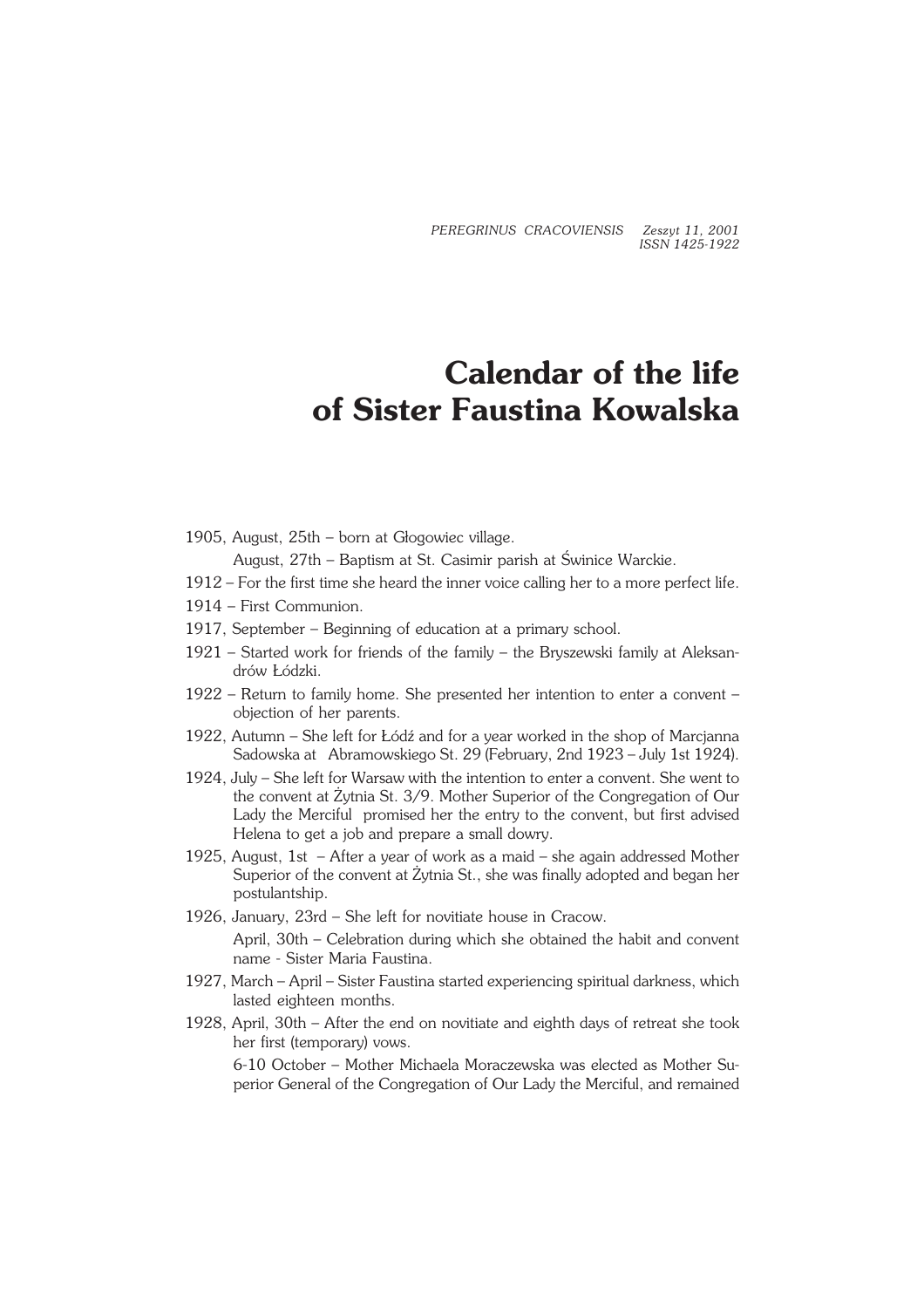Sister Faustina's superior for the latter's entire life. In difficult moments she offered her comfort and help.

31 October – She left for convent house in Warsaw at Żytnia St., in order to work in the kitchen.

1929, February, 21st – June, 11th – Temporary stay in Vilnius (replacing a sister undergoing her third probation).

June – Directed to work in the new house of the Congregation at Hetmań− ska St. in Warsaw.

July, 7th – For a short time she was sent to Kiekrz near Poznań (replacing an ill sister in the kitchen).

October – She remained at the Warsaw house of the Congregation at Żyt− niaSt.

- 1930, May − June She came to the Congregation house in Płock. She worked at the bakery, kitchen and bakery shop respectively.
- 1931, February, 22nd Vision of Lord Jesus, who ordered her to paint the image according to the model she was watching.
- 1932, November She came to Warsaw for her third probation (which lasted five months), held by the sisters of the Congregation of Our Lady the Merciful before taking their final vows. In the same month she attended a retreat at Walendów before the beginning of the probation.
- 1933, April, 18th She left for Cracow for eight−day retreat before taking her final vows.

May, 1st – She took her final (eternal) vows (celebration held by Bishop Stanisław Rospond).

May, 25th – She left for Vilnius.

1934, January, 2nd – Her first visit to the painter, E. Kazimirowski, who was to paint the image of the Divine Mercy.

March, 29th – She made a sacrifice for sinners, especially for souls who lost hope in Divine Mercy.

June – The image of the Divine Mercy finally ready. Sister Faustina crying that Lord Jesus was not as beautiful as she saw Him.

August, 12th – Serious fainting of Sister Faustina. Fr. Michał Sopoćko gave her the sacrament for the ill.

August, 13th – Sister Faustina's health improved.

October, 26th – Sister Faustina experienced the vision of Jesus over the chapel in Vilnius, in the same form as she saw Him in Płock, i.e. with rays – a pale one and a red one. The rays touched the chapel of the Congregation, the room for sick sisters, and then spread onto the world.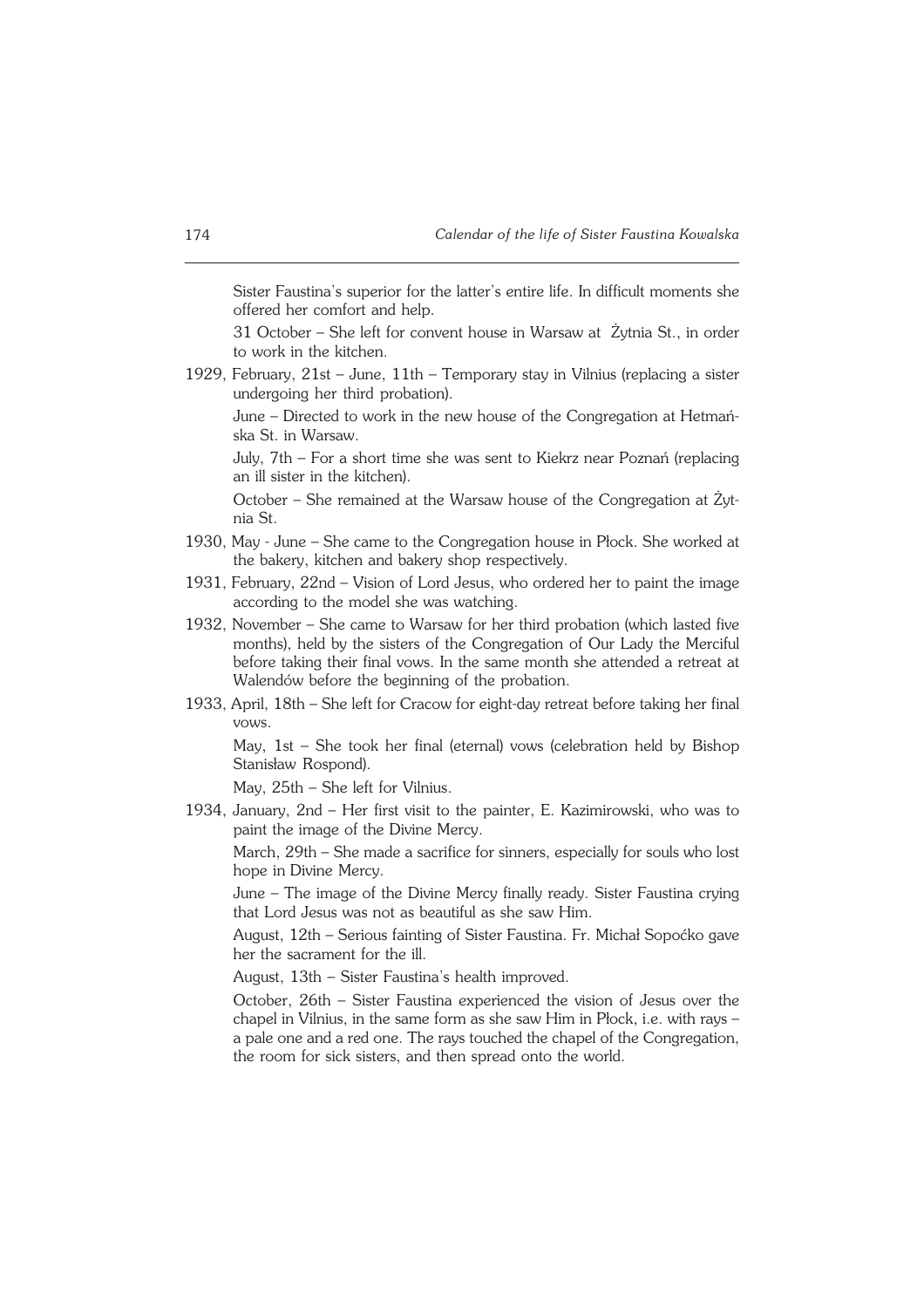1935, February, 15th – Message about the serious illness of her mother and travel home to Głogowiec.

October, 19th – She left for eight−day retreat to Cracow.

1936, January, 8th – Meeting with Fr. Archbishop Romuald Jałbrzykowski, Metro− politan of Vilnius, when she stated that Lord Jesus required the foundation of a new congregation.

March, 21st – She left Vilnius and came to Warsaw.

March, 25th – Moved to Congregation house at Walendów.

April – Moved to Congregation house at Derdy (2 km away from Walen− dów).

May, 11th – Moved from Derdy to Cracow for permanent stay.

September, 14th – Meeting with Archbishop Jałbrzykowski, who visited the Congregation house while staying in Cracow.

September, 19th – Medical examination at the hospital at Prądnik (present John Paul II Hospital).

- 1936/1937, December, 9th March, 27th Treatment at the Prądnik hospital.
- 1937, July, 29th August, 10th Stay in Rabka.
- 1938, April, 21st Deteriorating health and again treatment at the Prądnik hospi− tal.

August – Sister Faustina's last letter to Mother Superior General, where she apologised for all the errors of her life, and concluded: 'See you in heaven.' August, 25th – Sacrament of the sick given to her.

September, 2nd – During his visit to the hospital, Fr. Sopoćko saw Sister Faustina during ecstasy.

September, 17th – Return from the hospital to the convent.

October, 5th – Death of Sister Maria Faustina Kowalska, after long suffering sustained with great patience (at 10.45 PM)

October, 7th – Her corpse was buried at the convent cemetery, situated in the garden of the Congregation of Our Lady the Merciful at Cracow−Ła− giewniki in a common tomb.

- 1965, October, 21st Beginning of the information process at the Cracow diocese for beatification of Sister Faustina.
- 1966, November, 25th Sister Faustina's relics moved from the convent cemetery to the chapel of the Congregation of Our Lady the Merciful at Cracow − Łagiewniki.
- 1967, September, 20th End of the diocesan information process, celebrated with a session chaired by Fr. Cardinal Karol Wojtyła. Files from the process were sent to Rome.